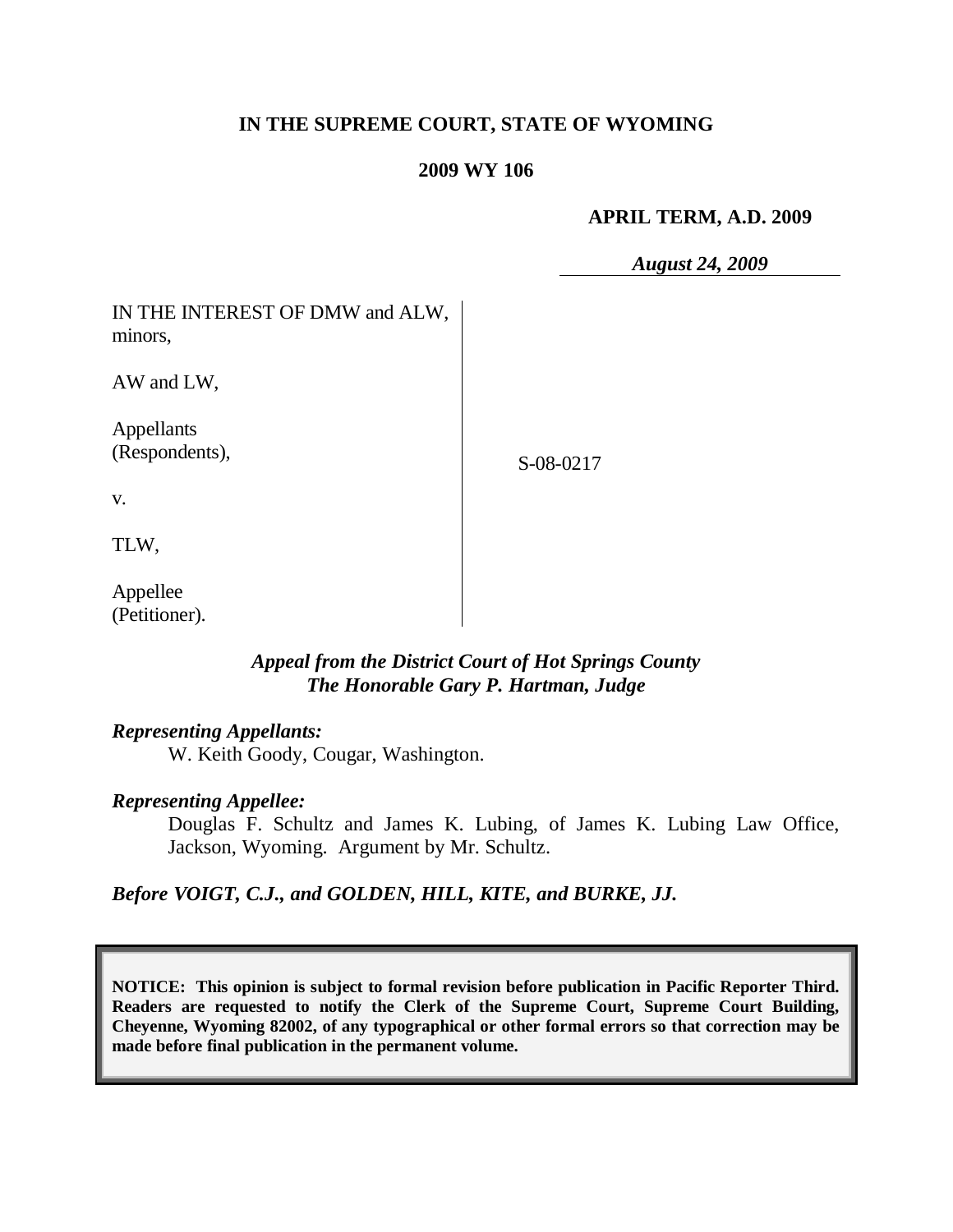## **HILL,** Justice.

[¶1] AW and LW (Grandparents) appeal from the district court's order granting permanent guardianship and conservatorship<sup>1</sup> of DMW and ALW (the Boys) to TLW (Stepmother). Grandparents claim that they were not provided proper notice of, or an opportunity to be heard on, Stepmother's petition for temporary guardianship, the district court erred by failing to give priority to Grandparents as guardians for the Boys based upon Father's written statement giving the grandfather custody of them, and the district court did not act in the Boys' best interests when it awarded guardianship to Stepmother.

[¶2] We affirm.

## **ISSUE**

[¶3] Grandparents identify a single vague issue on appeal:

Did the District Court err when it awarded permanent guardianship and conservatorship of DMW and AL[W] to the stepmother, TLW, rather than the paternal grandparents, AW and LW?

Stepmother does not present a separate statement of the issues.

## **FACTS**

[¶4] DMW is a male child who is now almost 9 years old. ALW is a male child who is now about 7 years old. Their parents, JW (Father) and HS (Biological Mother), were never married. Until 2005, Biological Mother had custody of the Boys and they lived in Ohio. In the summer of 2005, facing an action by the Ohio family services agency because of violence in the home, Biological Mother agreed that the Boys could live with Father. At that time, Father and Stepmother were living together in Ohio, although they did not marry until January of 2006. Stepmother also had custody of a daughter from a previous relationship (Stepsister). After moving in with Father and Stepmother, the Boys began counseling.

[¶5] In the spring of 2006, Father, Stepmother, Stepsister, and the Boys moved to Thermopolis, where Father had secured a job. Shortly after the move, the Boys began

 $\overline{a}$ 1 Grandparents do not make a direct challenge to the district court's order appointing Stepmother as conservator for the Boys. When we were presented with a similar situation in *KO v. LDH* (*In re Guardianship of MEO*), 2006 WY 87, ¶ 6, n. 3, 138 P.3d 1145, 1148, n.3 (Wyo. 2006), we limited our decision to the guardianship issues. We will follow the same approach here.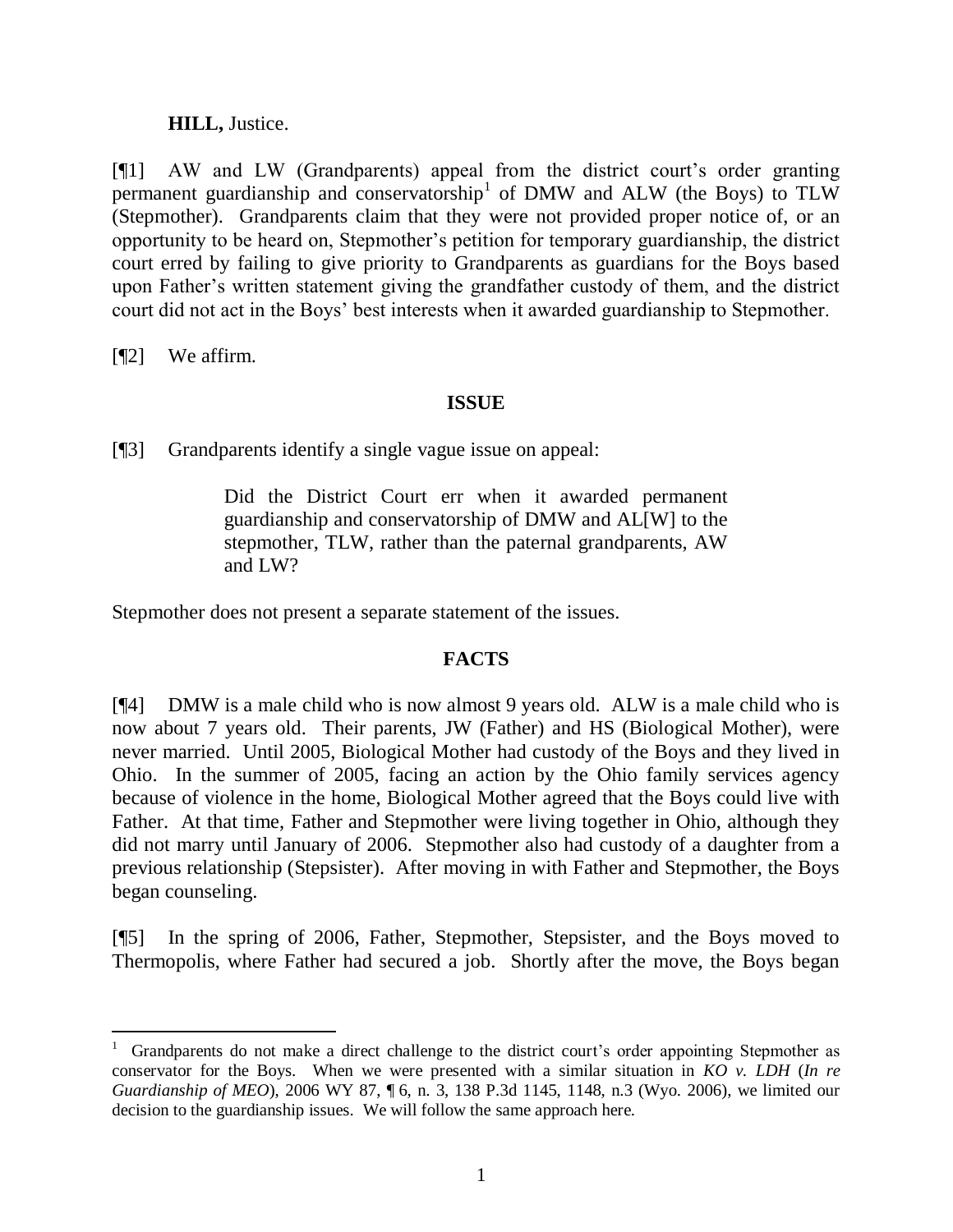counseling with Hot Springs County Counseling Services. They also attended school in Thermopolis.

[¶6] In 2007, Stepmother engaged in an extra-marital affair. Upon learning of the affair, Father and the Boys returned to Ohio on July 3, 2007, where they stayed with Grandparents. On July 18, 2007, Father was killed in an automobile accident. The Boys were not involved in the accident, as they were with Grandparents at that time.

[¶7] On July 19, 2007, Stepmother petitioned for temporary and permanent guardianship of the Boys. After an ex parte conference with Stepmother and her counsel, the district court awarded Stepmother temporary guardianship of the Boys. Stepmother filed the Wyoming order in Ohio. She traveled to Ohio to attend services for Father and pick up the Boys. She and the Boys returned to Wyoming, and they have since been in Stepmother's custody.

[¶8] Biological Mother and Grandparents were formally served with the guardianship documents on August 10, 2007, and given notice that a hearing on Stepmother's guardianship petition would be held on September 28, 2007. Biological Mother filed a motion to terminate Stepmother's temporary guardianship of the Boys, and Grandparents filed a motion to intervene, seeking to be appointed as co-guardians of the Boys. The district court heard evidence on the pending motions at the September  $28<sup>th</sup>$  hearing; however, the parties did not finish with their case presentations that day, and the hearing was continued until April 17 and 18, 2008. In the meantime, a guardian ad litem (GAL) was appointed.

[¶9] After the hearing concluded in April 2008, the district court issued a decision letter and order including detailed findings of fact and conclusions of law. The district court ruled that Biological Mother was not fit to parent the Boys and, consequently, a guardian needed to be appointed. The district court concluded that it was in the Boys' best interests to appoint Stepmother as their guardian. Biological Mother did not appeal the district court's order, but Grandparents did.

## **STANDARD OF REVIEW**

[¶10] The standard of review for guardianship cases was well stated in *KO v. LDH* (*In re Guardianship of MEO*), 2006 WY 87, ¶ 17, 138 P.3d 1145, 1150 (Wyo. 2006) (citations omitted):

> We presume the district court's findings of fact are correct and will not set them aside unless the findings are inconsistent with the evidence, clearly erroneous or contrary to the great weight of the evidence. Additionally, we review a district court's conclusions of law *de novo. Id.* Construction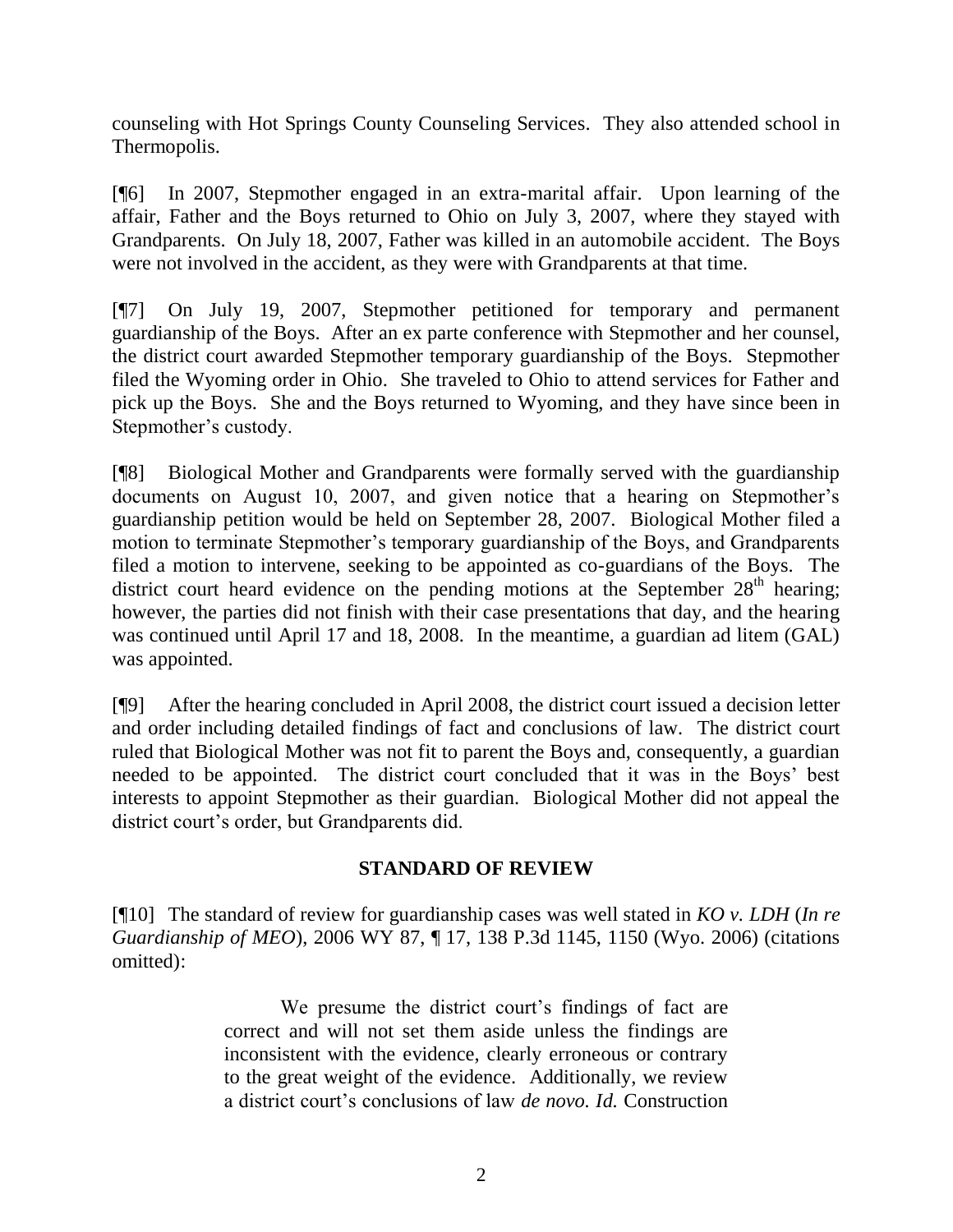of the guardianship statutes involves a question of law which we review *de novo.*

A finding of fact is clearly erroneous when, "although there is evidence to support it, the reviewing court on the entire evidence is left with the definite and firm conviction that a mistake has been committed." *In re Estate of Thomas,* 2009 WY 10, ¶ 6, 199 P.3d 1090, 1093 (Wyo. 2009) (quoting *Mullinnix LLC v. HKB Royalty Trust,* 2006 WY 14, ¶ 12, 126 P.3d 909, 916 (Wyo. 2006)).

## **DISCUSSION**

## 1. Due Process

[¶11] Guardianship matters are controlled exclusively by statute. *MEO,* ¶ 18, 138 P.3d at 1150. Grandparents cite to Wyo. Stat. Ann. § 3-2-102 (a) and (b) and § 3-2-106 in support of their contention that they did not receive proper notice or an opportunity to be heard prior to entry of the temporary guardianship. Section 3-2-102 states in relevant part:

> (a) Notice of filing of a petition for appointment of an involuntary guardianship shall be served on the proposed ward, his custodian and the proposed guardian.

> (b) Notice of filing of a petition for appointment of an involuntary guardianship shall be served on the proposed ward's parents, spouse and adult children who are known or who can be discovered with due diligence.

Wyo. Stat. Ann. § 3-2-102 (a)(b) (LexisNexis 2009).

[¶12] Section 3-2-102 does not specifically apply to temporary guardianships. Moreover, it does not state that grandparents per se are entitled to notice of a petition for guardianship of their grandchildren. Grandparents claim that they were entitled to notice in this case because they were the Boys' custodians after Father died. The district court did not specifically find that they were the Boys' custodians, or make any explicit findings about their right to notice of the guardianship proceeding. At any rate, because Grandparents were given notice of Stepmother's petition for guardianship, that provision was satisfied.

[¶13] Unlike § 3-2-102, Wyo. Stat. Ann. § 3-2-106 (LexisNexis 2009) specifically applies to temporary guardianships. Section 3-2-106 states in relevant part:

## **§ 3-2-106. Appointment of a temporary or emergency guardian.**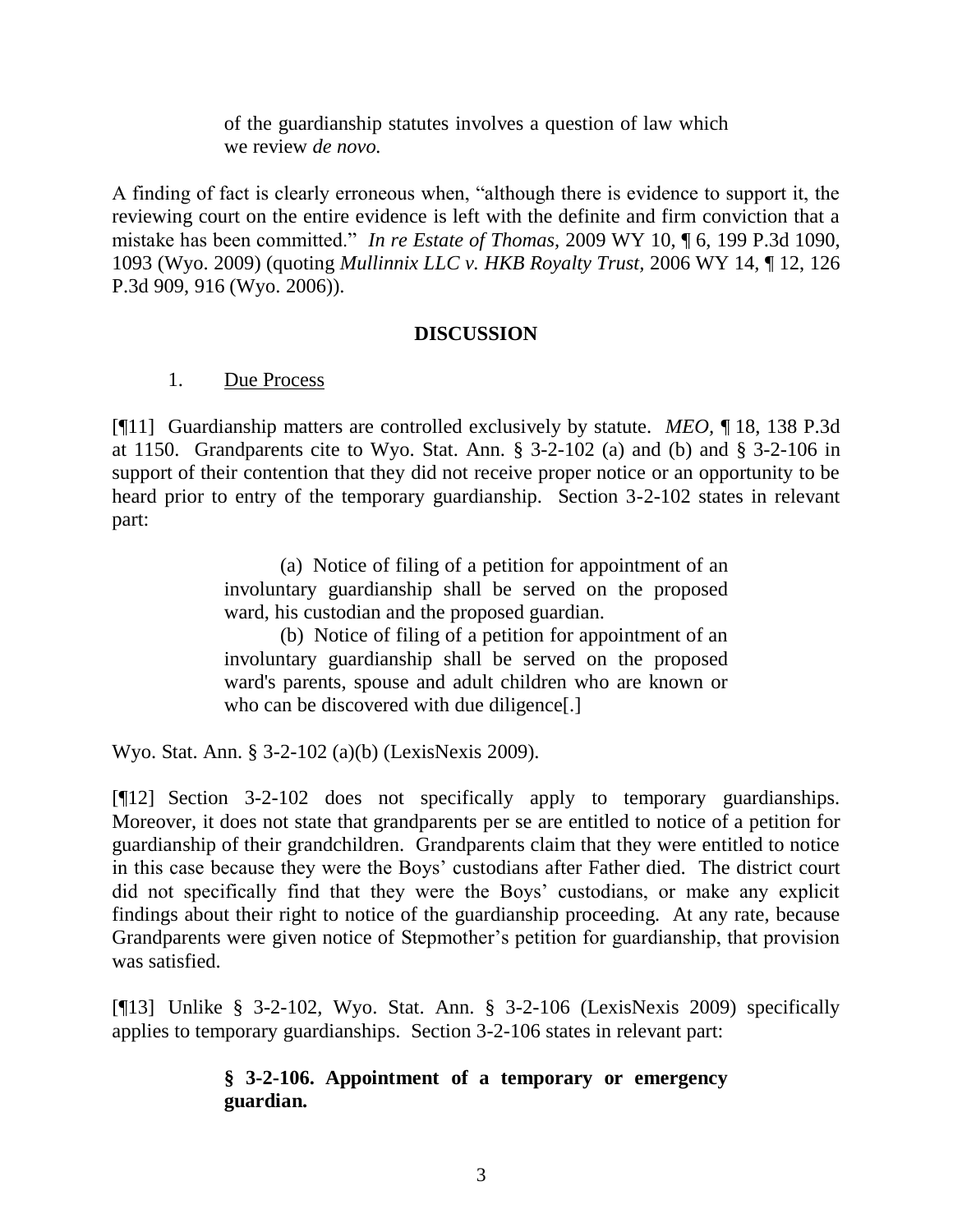(a) Upon the filing of a petition for a temporary guardian other than a petition for temporary guardianship for educational, medical care and dental care purposes pursuant to [W.S. 3-2-301](http://www.westlaw.com/Find/Default.wl?rs=dfa1.0&vr=2.0&DB=1000377&DocName=WYSTS3-2-301&FindType=Y) through [3-2-303](http://www.westlaw.com/Find/Default.wl?rs=dfa1.0&vr=2.0&DB=1000377&DocName=WYSTS3-2-303&FindType=Y) and after a hearing the court may appoint a temporary guardian subject to any notice and conditions the court prescribes.

That provision does not specify notice requirements, but instead, allows the district court to prescribe "any notice and conditions." The provision does state, however, that a temporary guardian will be appointed "after a hearing." In *MEO* we ruled that, in the context of an involuntary guardianship of a minor, the "after the hearing" language in § 3-2-106(a) cannot be satisfied by the district court's review of the petition in an ex parte conference. *Id.* at ¶ 37, 138 P.3d at 1156. Because it does not appear that a hearing was held in this case, that provision was not satisfied.

[¶14] Grandparents argue that, under our decision in *MEO,* a shadow was cast upon Stepmother's appointment because the statutory provisions for temporary guardianship were not followed. *MEO* involved a case where the grandparents obtained temporary and permanent guardianship of their granddaughter. MEO's mother claimed that she was not given proper notice or an opportunity to be heard before the grandparents were granted temporary guardianship of her daughter. *Id.*, ¶ 11, 138 P.3d at 1149. We agreed, ruling that a guardianship established over the parent's objection implicates the fundamental right to familial association between a parent and child. *Id.*, ¶¶ 20-21, 138 P.3d at 1152. Because the grandparents gained temporary guardianship of MEO after an ex parte request to the district court without giving the mother notice or an opportunity to be heard, we ruled that the mother's due process rights were violated. We explained:

> The district court erred in appointing [the] [g]randparents temporary guardians of MEO without adherence to the statutory requirements regarding notice and a hearing. Without affording [the mother] proper notice and an opportunity to be heard, the district court's establishment of the temporary guardianship lacked "fundamental fairness." These procedural defects cast a shadow over the permanent guardianship as well.

*MEO*, ¶ 40, 138 P.3d at 1157.

[¶15] In arguing that *MEO* governs their rights, Grandparents attempt to lump their rights in with Biological Mother's. Biological Mother did not, however, appeal from the district court's order, and Grandparents do not have standing to assert her position. See generally, *TF v. State of Wyoming, Department of Family Services (In re Adoption of CF),* 2005 WY 118, 120 P.3d 992 (Wyo. 2005) (issue belonging to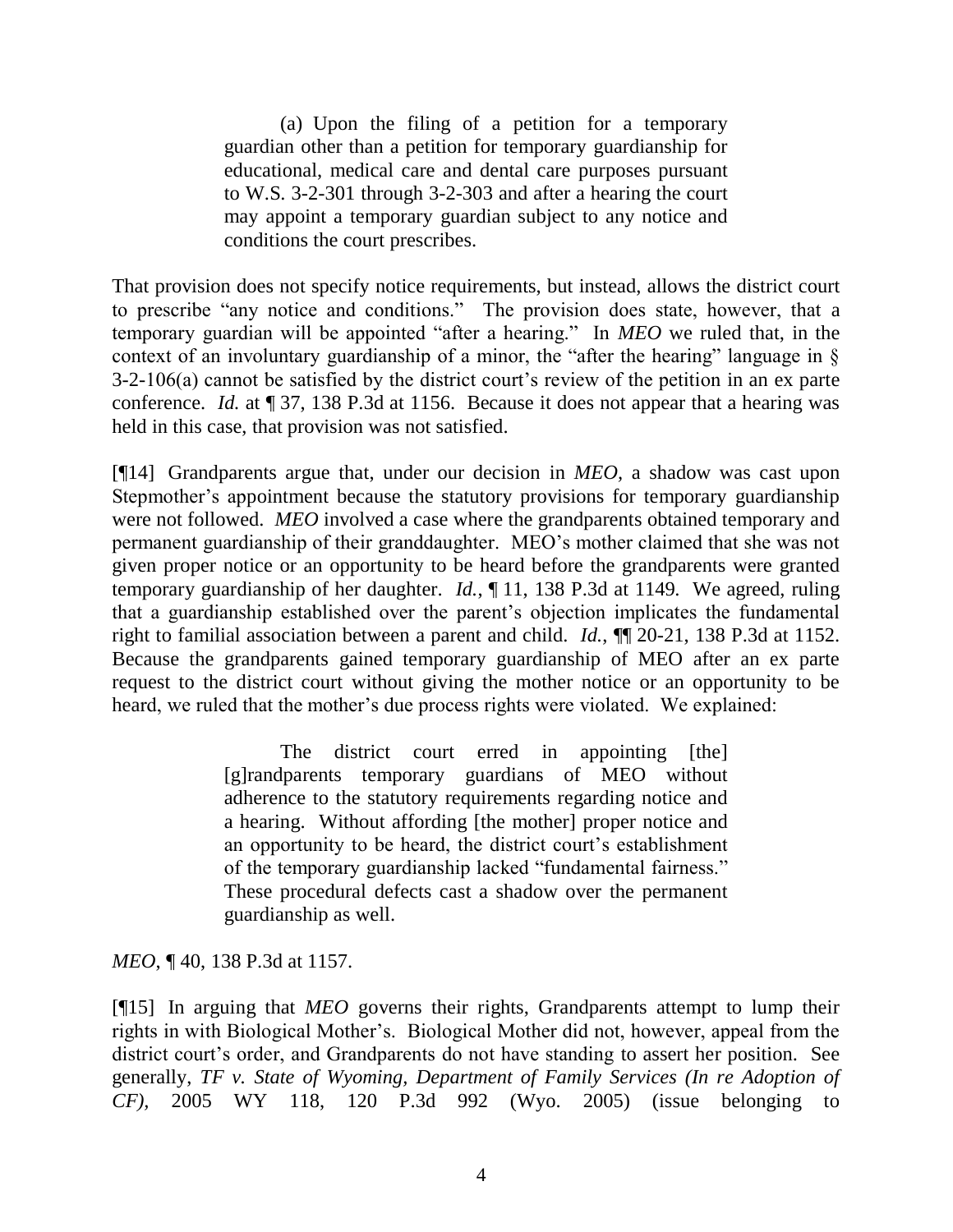grandfather/intervenor in adoption proceeding could not be raised by biological mother on appeal). Moreover, they do not cite to any authority stating that grandparents have the same fundamental rights as parents to notice and an opportunity to be heard before a temporary guardianship may be established. Thus, while it is true that the district court should have held a hearing prior to appointment of Stepmother as temporary guardian of the Boys, Grandparents have not shown that they had a right to notice of the petition or to attend a hearing prior to appointment of a temporary guardian.<sup>2</sup>

## 2. Best Interests of Children

[¶16] Under Wyoming's guardianship statutes, the district court may appoint a guardian for a proposed minor ward when the "necessity for the appointment of a guardian" has been "prove<sup>[n]</sup> by a preponderance of the evidence." [Wyo. Stat. Ann. § 3-2-104\(](http://www.westlaw.com/Find/Default.wl?rs=dfa1.0&vr=2.0&DB=1000377&DocName=WYSTS3-2-104&FindType=L)a) (LexisNexis 2009). In *MEO,* ¶ 55, 138 P.3d at 1161, we held that a minor with a living parent has a natural guardian; consequently, a guardianship may be established over the parent's objection only if he or she is found to be unfit. See also*, DJM v. DM (In the* 

#### **§ 3-2-302. Appointment of temporary guardian for educational, medical care and dental care purposes.**

(b) A temporary guardian for educational, medical care and dental care purposes may be appointed through an ex parte guardianship order without notice to the child's natural parents if the court finds … temporary guardianship is in the best interests of the child and not detrimental to the interests of any other person and that no other person appears to have authority and willingness to act in the circumstances.

Wyo. Stat. Ann. § 3-2-302(b) (LexisNexis 2009).

….

It does not appear that the district court was specifically informed that Stepmother was proceeding under § 3-2-302. The petition did not cite to § 3-2-301 et seq. or include some of the required information, such as the last known address of Biological Mother, or a "concise statement setting forth the attempts made by the petitioner and whether the petitioner has been able to contact" the Biological Mother to advise her "of the petitioner's intent to enroll the child in school, to authorize medical or dental care or seek a temporary guardianship" for those purposes. Although the petition indicated that Stepmother was seeking appointment as guardian of the children for purposes of their "educational and medical care," it also stated that she was seeking appointment for purposes of providing the children with day-to-day care. An appointment as a guardian for all purposes fits within the general guardianship statutes, Wyo. Stat. Ann. § 3-2-101 et seq., rather than the specific provisions for appointment as temporary guardian for educational, medical or dental care purposes under § 3-2-301, et. seq. Thus, § 3-2- 301 et seq. does not apply in this case.

 $\overline{a}$ <sup>2</sup> Stepmother argues that the ex parte hearing without notice to Grandparents was appropriate under Wyo. Stat. Ann. § 3-2-302. That section provides for appointment of a child's caregiver as temporary guardian for educational, medical and dental care purposes. Pursuant to subsection (b) of the statute,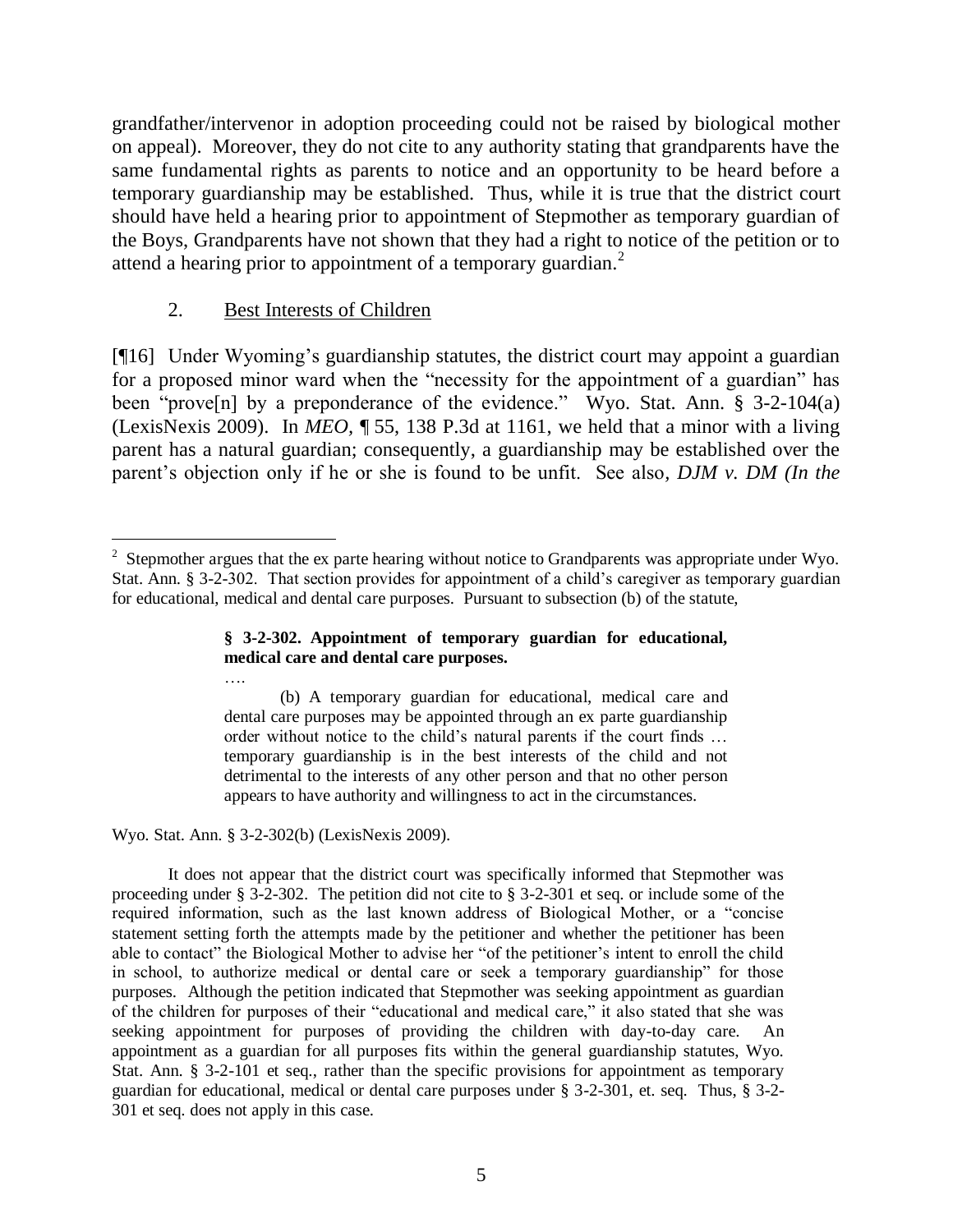*Interest of SRB-M),* 2009 WY 22, ¶ 19, 201 P.3d 1115, 1119-20 (Wyo. 2009); *AKA v. GS (In re Guardianship of BJO),* 2007 WY 135, ¶ 13, 165 P.3d 442, 445 (Wyo. 2007).

[¶17] Here, the district court determined that Biological Mother was unfit and, because their Father was deceased, the Boys needed a guardian. Biological Mother did not appeal from the district court's determination that she was unfit. Consequently, we consider it established that appointment of a guardian for the Boys was necessary.

[ $[18]$  Wyo. Stat. Ann. § 3-2-107(d) and (e) (LexisNexis 2009) governs who may be appointed as a minor's guardian. Those provisions direct:

# **§ 3-2-107. Who may be appointed as guardian; preference for appointment of guardians.**

…. (d) Subject to subsection (e) of this section, qualified persons have priority for appointment as guardian of a minor in the following order:

(i) The parent or parents of the minor;

(ii) The person nominated as guardian in the will of the custodial parent;

(iii) The person requested by a minor who has reached the age of fourteen (14) years;

(iv) Any other person whose appointment would be in the best interests of the minor.

(e) The court shall consider the priorities established in subsections (c) and (d) of this section, but shall not be bound by those priorities. The court shall appoint the person who is best qualified and willing to serve as guardian.

As indicated in the statute and our case law, the "best interests of the children" is the touchstone in awarding guardianship of minors. See, e.g., *BJO*, ¶ 14, 165 P.3d at 445-46.

[¶19] The district court issued a detailed decision letter and order setting forth its reasoning that appointment of Stepmother as the Boys' guardian was in their best interests. Although a great deal of the decision letter was devoted to the Biological Mother's fitness, it also included significant findings on the relative qualifications of Grandparents and Stepmother to serve as the Boys' guardian. The district court noted that Stepmother had been the Boys' primary caregiver since July 2005. She was actively involved in their education, social activities and counseling. The district court found that the Boys were doing "exceptionally well educationally" under Stepmother's care. The district court acknowledged Stepmother had been involved in many romantic relationships, including four marriages by the age of 25, but stated that the counselors had indicated that her "relationship issues" had not "affected her ability to care for and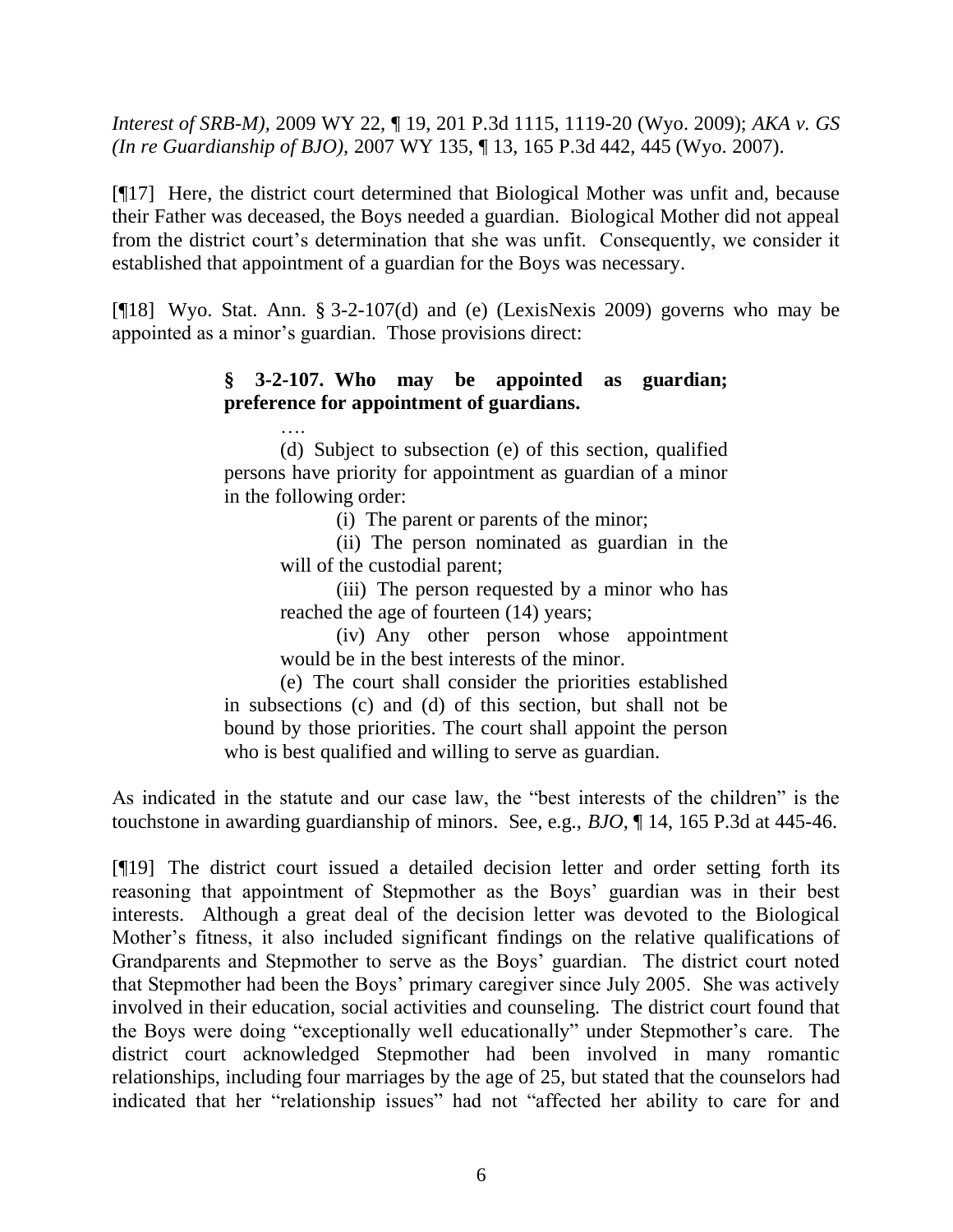nurture" the Boys. In particular, the district court found that Stepmother's marriage shortly before the guardianship hearing "has not had a detrimental effect on the [Boys]."

[¶20] Considering Grandparents' qualifications to serve as the Boys' guardians, the district court found that "Grandparents, while expressing an interest, have not been that actively involved in the minor children's lives since March of 2006, when the family moved to Thermopolis, and have not provided financial assistance for the minor children." The decision letter also stated that "although [Father] indicated a preference for his parents to have the custody of the children" it would not give that statement any weight.

[¶21] Grandparents claim the district court erred by refusing to give effect to Father's written statement that they be appointed as the Children's guardians. At trial, Grandparents submitted a document signed by Father on July 3, 2007, in which he gave temporary custody of the Boys to the grandfather, AW. The document was handwritten, signed by Father and his signature was notarized. Section 3-2-107 (d)(ii) states that priority for appointment of a guardian for a minor should be given to "[t]he person nominated as guardian in the will of the custodial parent." Grandparents concede that the document signed by Father was not technically a will, but argue that the district court should have considered it and given them preference as the Boys' guardians anyway. Regardless of the validity of the document, subsection (e) of the statute makes it very clear that, while the court shall consider the priorities set out for appointment of a guardian for minors, it is not bound by them. Instead, the district court "shall appoint the person who is best qualified and willing to serve as guardian." The district court was explicit that it made its decision based upon the "best interests" of the Boys. Thus, there was no error in refusing to give effect to Father's wishes that grandfather act as the Boys' custodian.

[¶22] The evidence presented at the evidentiary hearing establishes that the district court's findings regarding the relative abilities of the Stepmother and Grandparents to serve as guardian of the Boys were not clearly erroneous. The Boys had been in Stepmother's care since June or July 2005. According to their counselors, the Boys had gone from having significant psychological problems to well adjusted children while in her care. They described Stepmother's commitment to the Boys' counseling and her willingness to take part in the counseling sessions. The counselors testified that the Boys should remain in Stepmother's custody.

[¶23] The counselors stated that Grandparents had not made an effort to participate in the Boys' counseling and had, in fact, only contacted them one time. The grandmother, LW, apparently contacted DMW's counselor shortly after Father's death asking for advice on how to tell the Boys that their father had died. The counselor recommended that they wait until Stepmother arrived in Ohio to tell them, but the grandfather, AW, told them without waiting for Stepmother.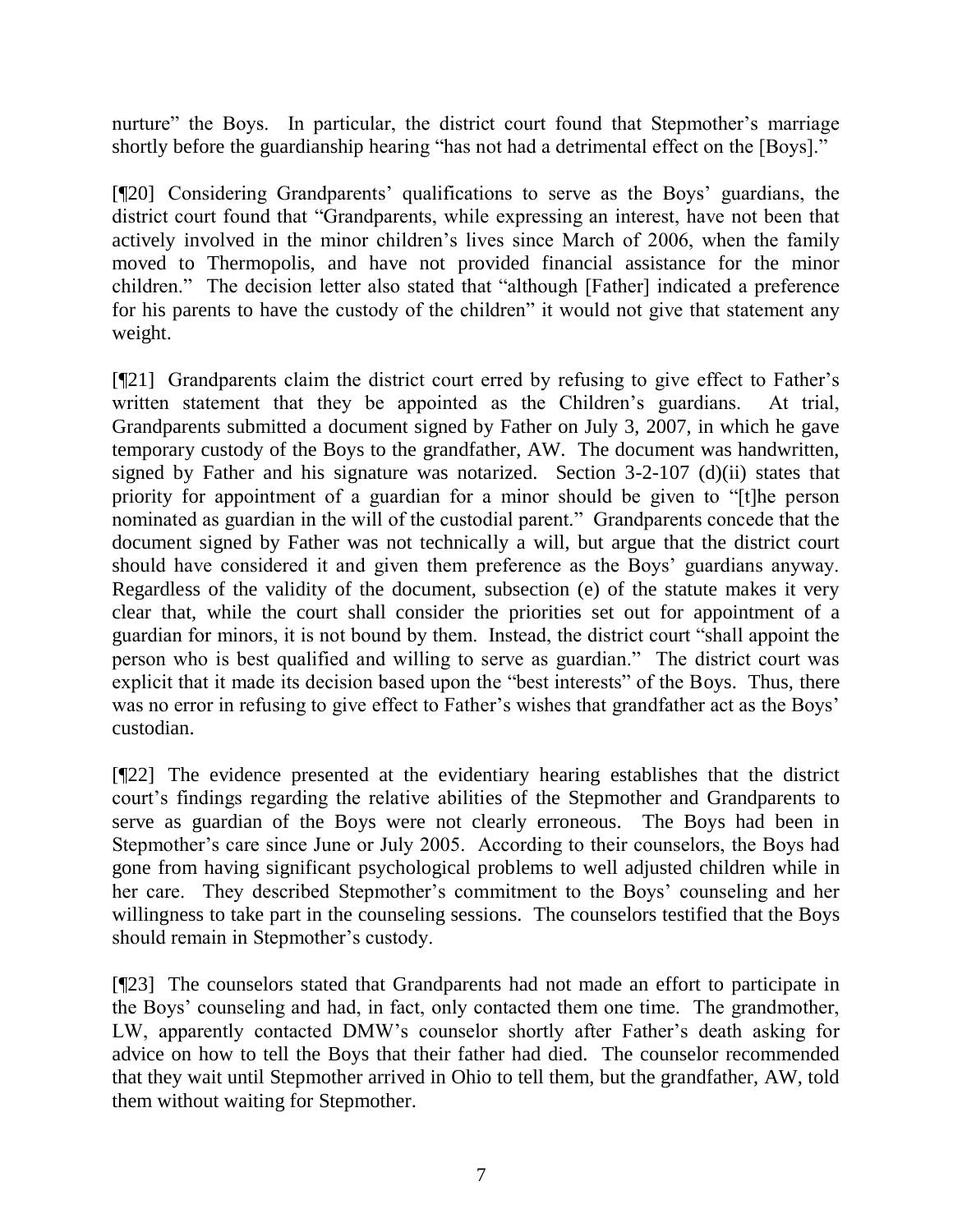[¶24] The Boys' teachers also testified. They stated that the Boys were doing well in school and that Stepmother was very involved in their education. She took extraordinary steps to transition ALW from preschool to kindergarten by interviewing the potential teachers and selecting the teacher who would best meet his needs. She also arranged for him to visit the teacher prior to the start of the school year. The teachers testified that Stepmother attended conferences and other school related events and volunteered at school. She also regularly helped the Boys with homework. In contrast, they stated that the Grandparents had never contacted them. Thus, the counselors and teachers all agreed that the Boys were well cared for by Stepmother and Grandparents had not taken an active role in the Boys' counseling or education.

[¶25] Stepmother attended to the Boys' medical needs as well. She had arranged for medical insurance coverage for the Boys through the Wyoming Medicaid program. She took ALW to Billings, Montana, for medical tests and arranged for him to get a tonsillectomy and have tubes placed in his ears. She also saw to the Boys' dental care needs. Grandparents did not provide any financial assistance to Stepmother for the Boys' medical or dental care. The evidence also showed that Stepmother managed the Boys' social schedules. She testified that she ensured that they were involved in numerous extracurricular and religious activities.

[¶26] Grandparents emphasize Stepmother's history of a large number of romantic relationships and argue that her personal life is detrimental to the Boys' welfare. The evidence showed that Stepmother had been married four times, with her most recent marriage occurring shortly before the April 2008 hearing. In addition, she had an extramarital affair while married to Father and had dated other men after his death and before her current marriage.

[¶27] The GAL initially recommended that the Boys be placed with either Stepmother or Grandparents. After she learned of Stepmother's marriage, she revised her position and recommended that Grandparents be appointed as the Boys' guardians. The district court rejected the GAL's recommendation, concluding that the best interests of the Boys' required Stepmother to be appointed as their guardian. The district court specifically found that Stepmother's relationship history, including her recent marriage, did not adversely affect her ability to nurture and care for the Boys. The evidence supports the district court's findings. The counselors were aware of Stepmother's relationship history when they recommended that the Boys' remain in her custody. They stated that, despite Stepmother's romantic relationships, the Boys' had shown a steady improvement in all areas while in her care.

[¶28] Grandparents also point to the testimony of one of Stepmother's neighbors who stated that Stepmother had parties at her house until the early morning hours, while the boys were present. This neighbor had been enlisted by Grandparents to keep an eye on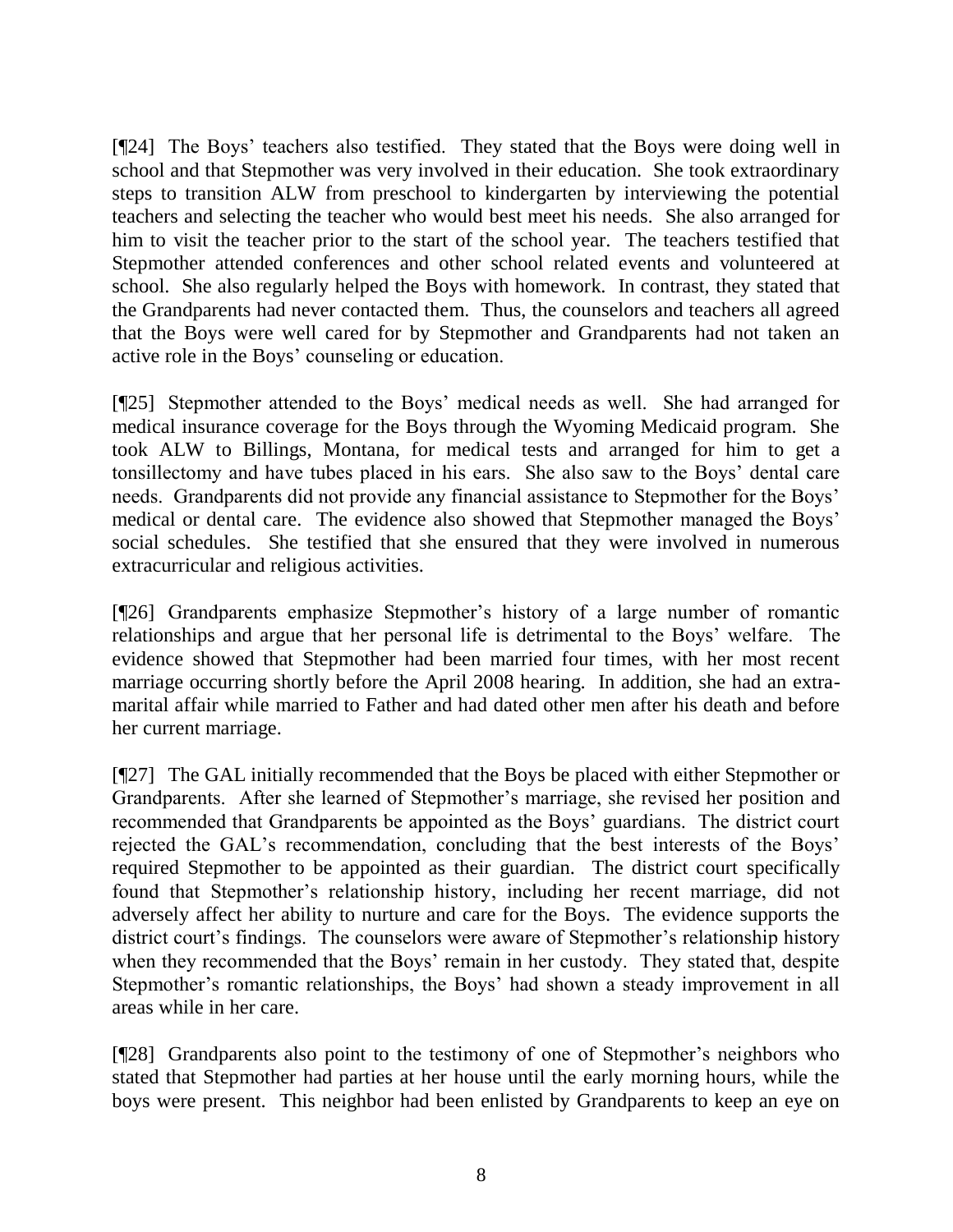Stepmother. The problem with Grandparents' argument is that, even if we take the neighbor's testimony as true, the evidence does not indicate that Stepmother's behavior had an adverse impact on the Boys.

[¶29] Grandparents also maintain that they should have been appointed as guardians of the Boys because they are mature, stable, and financially responsible. The evidence certainly bears out that characterization of Grandparents, as they had been married and lived in the same home for many years and their financial situation appeared to be stable. However, despite being presented with evidence of Grandparents' personal stability, the district court concluded that appointing Stepmother as guardian was in the Boys' best interest based upon her devotion to the Boys.

[¶30] Finally, Grandparents state that they will make sure the Boys maintain a close relationship with Biological Mother and other extended family and suggest that Stepmother will not make such efforts. The record, however, shows that Stepmother allows and facilitates contact between the Boys and other family members. She also took the children to Ohio over Easter in 2008 and made arrangements for them to spend time with Grandparents and Biological Mother. The district court's order specifically recognized the importance of the Boys maintaining a relationship with Biological Mother and Grandparents. It ordered:

> 2. The Stepmother, Grandparents and [Biological] Mother shall work together with the counselors at Hot Springs County Counseling Center to establish an appropriate visitation plan that afford[s] the minor children a meaningful relationship and contact with [Biological] Mother and Grandparents.

> 3. Stepmother . . . as Guardian and Conservator, of the minor children, shall keep the [Biological] Mother and Grandparents informed of the children's activities and school schedules.

The district court's order allays the concern that awarding guardianship to Stepmother will endanger the relationship between the Boys and the rest of their family.

[¶31] We recognize that it may be unusual for children to be placed in the care of a stepparent rather than their biological grandparents. The extraordinary nature of such an appointment is magnified by the fact that Stepmother was estranged from Father at the time of his death. Nevertheless, the guardianship statutes mandate that the district court protect the children's best interests. This is true even if it means placing the children with someone who is not related to them by blood. Applying our standard of review, we will only set aside the district court's findings of fact if they are clearly erroneous. There